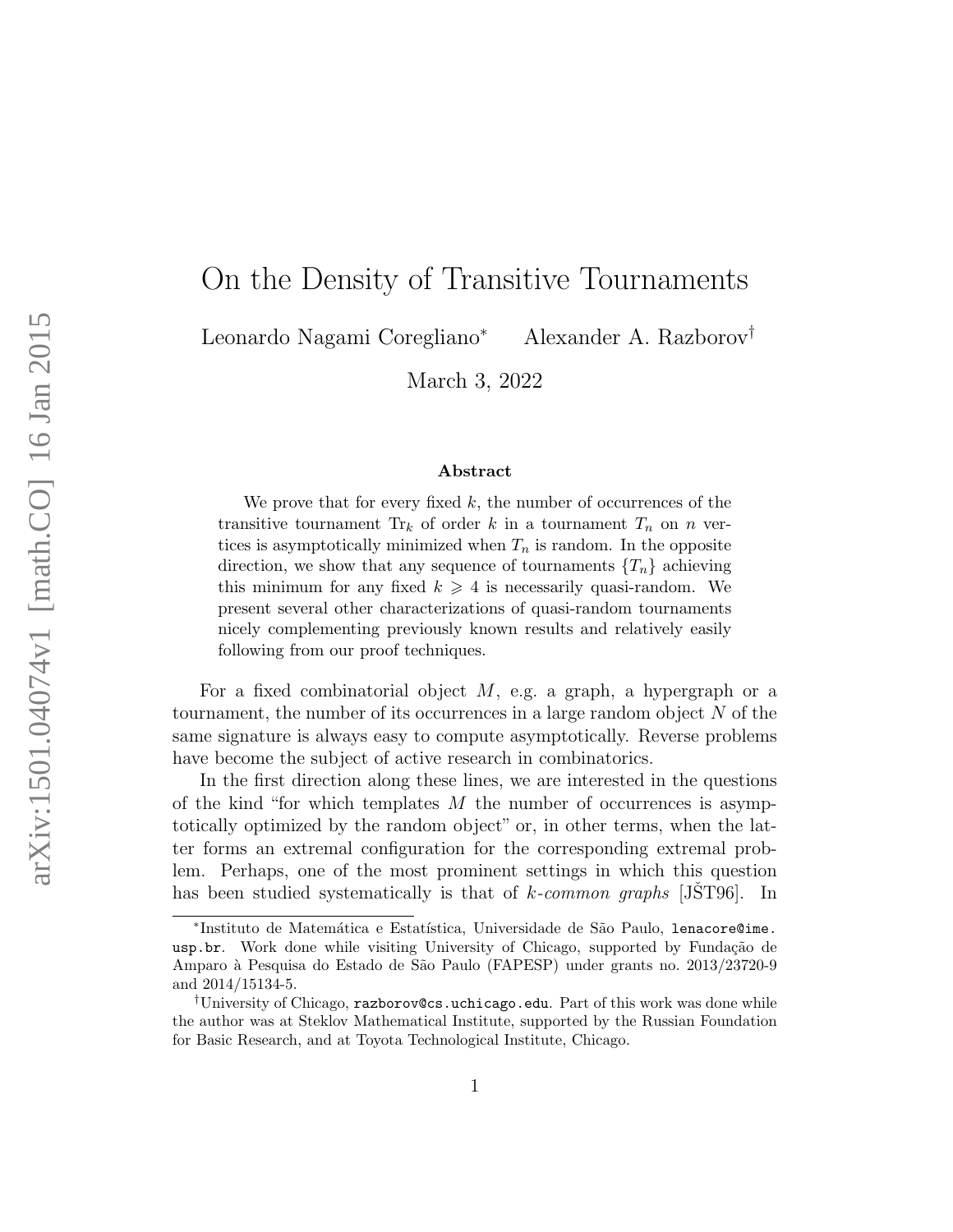this setting,  $M$  is an ordinary graph,  $N$  is a k-edge-coloring of a complete graph, and an "occurrence" means a monochromatic copy. The k-common graphs are those for which the random edge coloring asymptotically minimizes the number of occurrences, and they were studied in many papers, see e.g. [\[Erd62,](#page-11-1) [BR80,](#page-11-2) [Sid89,](#page-12-0) [JST96](#page-11-0), [Tho89,](#page-12-1) [CY11,](#page-11-3)  $HHK+12$  $HHK+12$ ].

The second direction focusses on the complementary question: "When all extremal configurations for this extremal problem are necessarily quasirandom?" We do not attempt to review here the theory of quasi-randomness: beginning from the seminal papers by Thomason [\[Tho87\]](#page-12-2) and Chung, Gra-ham, Wilson [\[CGW89\]](#page-11-5), it has developed into a vast field surveyed for example in [\[KS06\]](#page-11-6). But the main thrust of this theory is that many a priori different properties eventually lead to the same class of combinatorial objects, hereafter called quasi-random. Perhaps, the most intuitive of these properties says that quasi-random objects are precisely those  $N$  in which all fixed templates M have the right density of occurrences, understood asymptotically.

In this note we study questions of both kinds for tournaments. By analogy with graphs, it might be tempting to call a tournament  $T$  common if for any increasing sequence  $\{T_n\}$  of tournaments we have

<span id="page-1-0"></span>
$$
\liminf_{n \to \infty} p(T, T_n) \geqslant \frac{k!}{|\operatorname{Aut}(T)| \cdot 2^{\binom{k}{2}}},\tag{1}
$$

where  $k \stackrel{\text{def}}{=} |V(T)|$ ,  $p(T, T_n)$  is the density with which T appears in  $T_n$  as an unlabelled sub-tournament and  $Aut(T)$  denotes the group of automorphisms of T. In the language of flag algebras [\[Raz07\]](#page-11-7) it can be stated more cleanly and concisely as

<span id="page-1-2"></span>
$$
\forall \phi \in \text{Hom}^+(\mathcal{A}^0[T_{\text{Tournaments}}], \mathbb{R}) \left( \phi(T) \geqslant \frac{k!}{|\operatorname{Aut}(T)| \cdot 2^{\binom{k}{2}}} \right),\tag{2}
$$

and in what follows we will mostly use this language. The reader who feels uncomfortable with limit objects should have little difficulties translating our statements to the finite world by analogy with [\(1\)](#page-1-0).

Upon a moment's reflection it becomes clear that only transitive tournaments may possibly be common since all others occur with zero density in the increasing sequence  $\{\text{Tr}_n\}$  of transitive tournaments. This gives rise to the natural question if the converse is true, that is if

<span id="page-1-1"></span>
$$
\phi(\text{Tr}_k) \geqslant \frac{k!}{2^{\binom{k}{2}}},\tag{3}
$$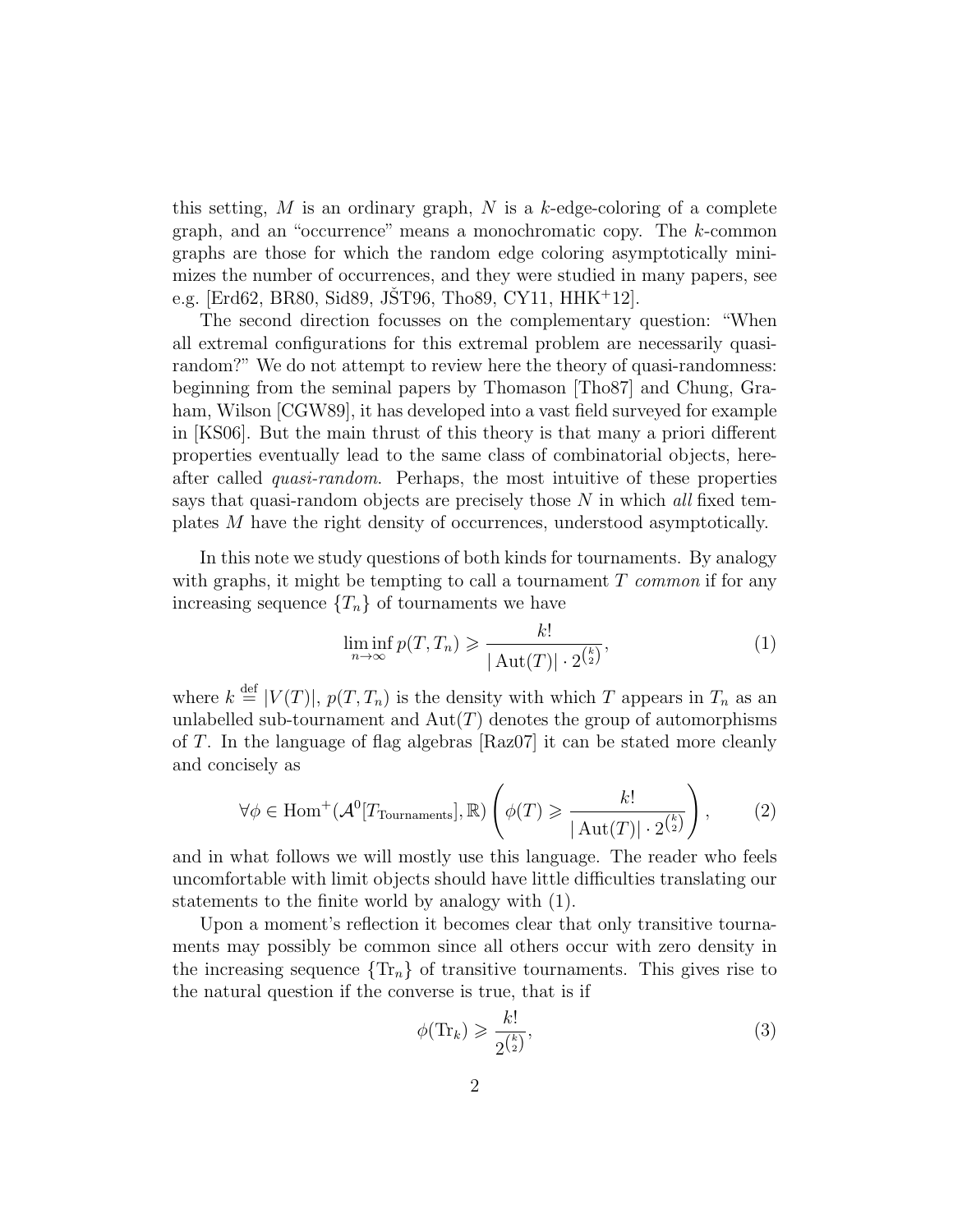where again  $\phi$  is any algebra homomorphism from  $\text{Hom}^+(\mathcal{A}^0[T_{\text{T}varaments}], \mathbb{R})$ . To the best of our knowledge, this question was not explicitly asked before. The cases  $k = 0, 1, 2$  are trivial, and the case  $k = 3$  was implicitly answered by Chung and Graham in [\[CG91,](#page-11-8) Fact 1]. With a bit of effort, the bound [\(3\)](#page-1-1) for  $k = 4$  can be extracted from Griffith's paper [\[Gri13,](#page-11-9) Proposition 3.1 (i)], but his proof does not seem to be generalizable to larger values of k.

Our first main result confirms  $(3)$  for all values of k. In other words, transitive tournaments are common and vice versa. This result also has an interesting "sharp threshold" flavor to it. Namely, if we take an arbitrarily large transitive tournament and flip even a *single* arc in  $it^1$  $it^1$ , the extremal (minimizing) configuration jumps from the random tournament to the opposite side of the spectrum, i.e. transitive tournaments.

The theory of quasi-random tournaments was inaugurated by Chung and Graham in [\[CG91\]](#page-11-8) and followed up in [\[KS13,](#page-11-10) [Gri13\]](#page-11-9). A significant portion of all these papers is devoted to the question formulated above in more general context: for which tournaments T the equality in [\(2\)](#page-1-2) implies that  $\phi$  is quasi-random? We show this for any transitive tournament  $\text{Tr}_k$  with  $k \geq 5$ .

Many characterizations in [\[CG91,](#page-11-8) [Gri13\]](#page-11-9) are given in terms of "flag concentration". Given a tournament T and an edge  $\langle u, v \rangle \in E(T)$ , all other vertices  $w \in V(T) \setminus \{u, v\}$  can be classified into four classes ("flags"):

- 1.  $\langle u, w \rangle, \langle v, w \rangle \in E(T)$ ,
- 2.  $\langle w, u \rangle, \langle w, v \rangle \in E(T)$ ,
- 3.  $\langle u, w \rangle, \langle w, v \rangle \in E(T)$ .
- 4.  $\langle v, w \rangle$ ,  $\langle w, u \rangle \in E(T)$ ,

Following and expanding a bit the notation in [\[Raz13a\]](#page-12-3), we let  $O<sup>A</sup>(u, v)$ ,  $I^A(u, v)$ ,  $\text{Tr}^A_3(u, v)$  and  $\vec{C}_3^A(u, v)$  denote the numbers of vertices in the four classes (taken in this order, see also Figure [1](#page-4-0) below) divided by  $|V(T)|$  – 2. One of the keystone characterizations in [\[CG91\]](#page-11-8)  $(P_4, t_0)$  be exact) says that a sequence of tournaments is quasi-random if and only if<sup>[3](#page-2-2)</sup>  $O<sup>A</sup>(u, v)$  is

<span id="page-2-0"></span><sup>&</sup>lt;sup>1</sup> except for the arcs that when flipped yield transitive tournaments again

<span id="page-2-2"></span><span id="page-2-1"></span><sup>&</sup>lt;sup>2</sup>The case  $k = 4$  can be again extracted from [\[Gri13\]](#page-11-9).

<sup>3</sup>This again can be more cleanly stated in the language of flag algebras [\[Raz07,](#page-11-7) §3.2] (which we do in Section [1\)](#page-3-0) or digraphons [\[DJ08,](#page-11-11) Example 9.2].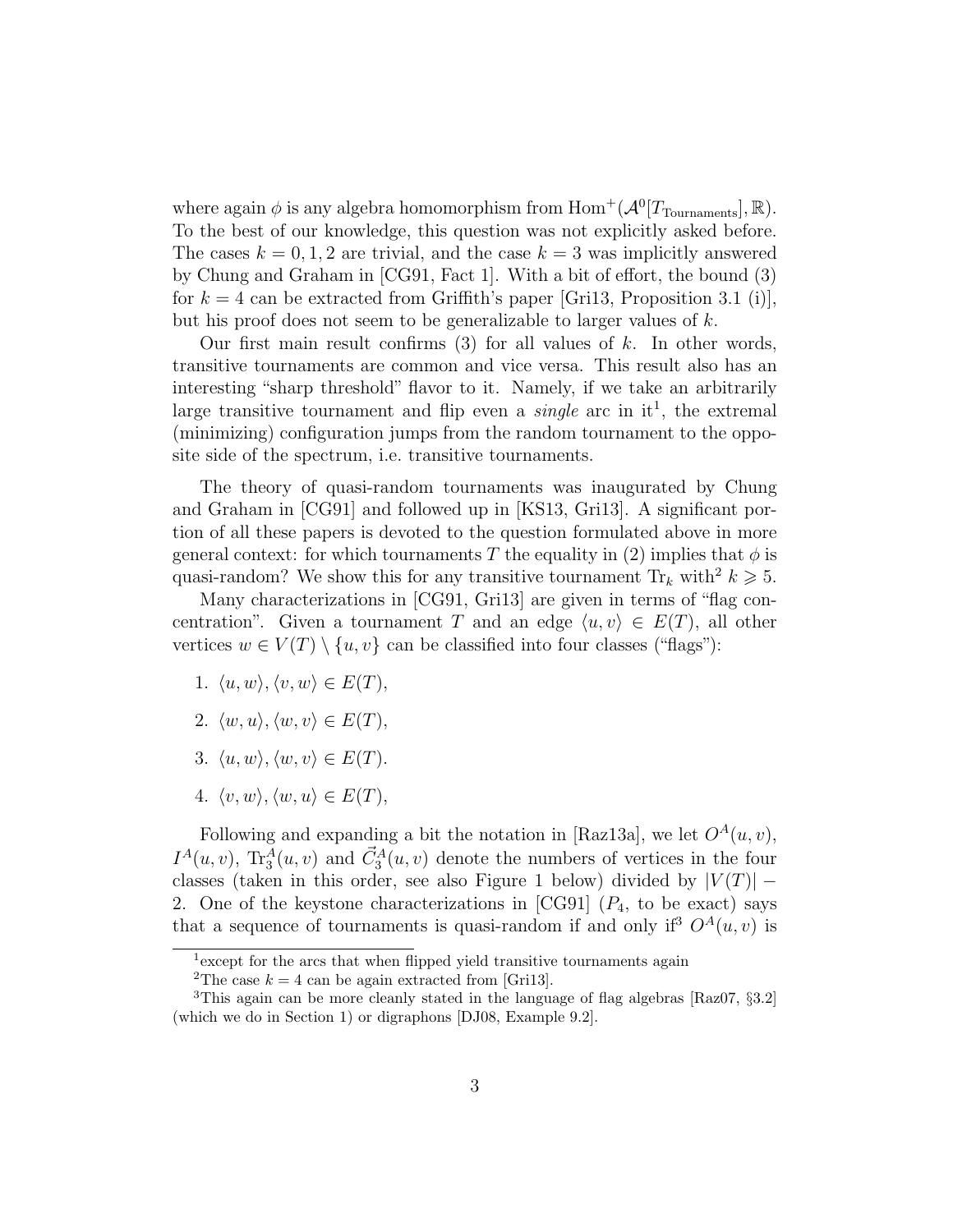"nearly"  $1/4$  for "almost all" edges  $\langle u, v \rangle$ . A similar statement for  $I^A(u, v)$ follows by duality.

Our methods allow us to do, in exactly the same manner, the two remaining cases:  $\text{Tr}_{3}^{A}(u, v)$  and  $\vec{C}_{3}^{A}(u, v)$ . Stated in the finite language and combined with the previously known results, we now have that a sequence of tournaments  $\{T_n\}$  is quasi-random if and only if

$$
\sum_{\langle u,v\rangle \in E(T_n)} |F(u,v) - 1/4| \leqslant o(n^2),\tag{4}
$$

where  $F$  corresponds to *any* of the four cases above.

The note is organized as follows. In Section [1](#page-3-0) we remind some rudimentary concepts from the theory of flag algebras and show how to treat quasirandomness in that context. Again, the reader who feels uncomfortable with this language (and is willing to tolerate a bit of coping with low-order error terms instead) should have no difficulties replacing  $\sigma$ -extensions with averaging over vertices or arcs in large but finite tournaments, see e.g. [\[Raz13b\]](#page-12-4). In Section [2](#page-6-0) we prove the bound [\(2\)](#page-1-2), and also that the equality is attained here if and only if  $\phi$  is quasi-random (Theorem [2.1\)](#page-7-0). Finally, in Section [3](#page-8-0) we prove additional characterizations of quasi-random tournaments in terms of "flag concentrations" (Theorems [3.1](#page-9-0) and [3.2\)](#page-10-0).

#### <span id="page-3-0"></span>1 Quasi-Randomness in Flag Algebras

In this section, we translate the results of quasi-randomness that we are going to use to the language of flag algebras. We assume the reader has some familiarity with not only the basic setting of flag algebra, but also with extensions of homomorphisms [\[Raz07,](#page-11-7) §3.2].

Following the notation of [\[Raz07,](#page-11-7) [Raz13a\]](#page-12-3), we consider the theory of tournaments  $T_{\text{Tournaments}}$  and we let 1 denote the (unique) type of size 1 and A denote the type of size 2 such that the vertex labelled with 1 beats the other (labelled) vertex (see Figure [1\)](#page-4-0). For a type  $\sigma$ , we denote the unity of the algebra  $\mathcal{A}^{\sigma}$  by  $1_{\sigma}$ , and, as always,  $1_0$  is abbreviated to 1.

We have already introduced the notation  $\text{Tr}_k$  to denote the transitive tournament of size k. We let  $\vec{C}_3$  be the 3-directed cycle (that is, the only other tournament of size 3) and we define the following tournaments of size 4.

1. The tournament  $W_4$ , which is the (unique) non-transitive tournament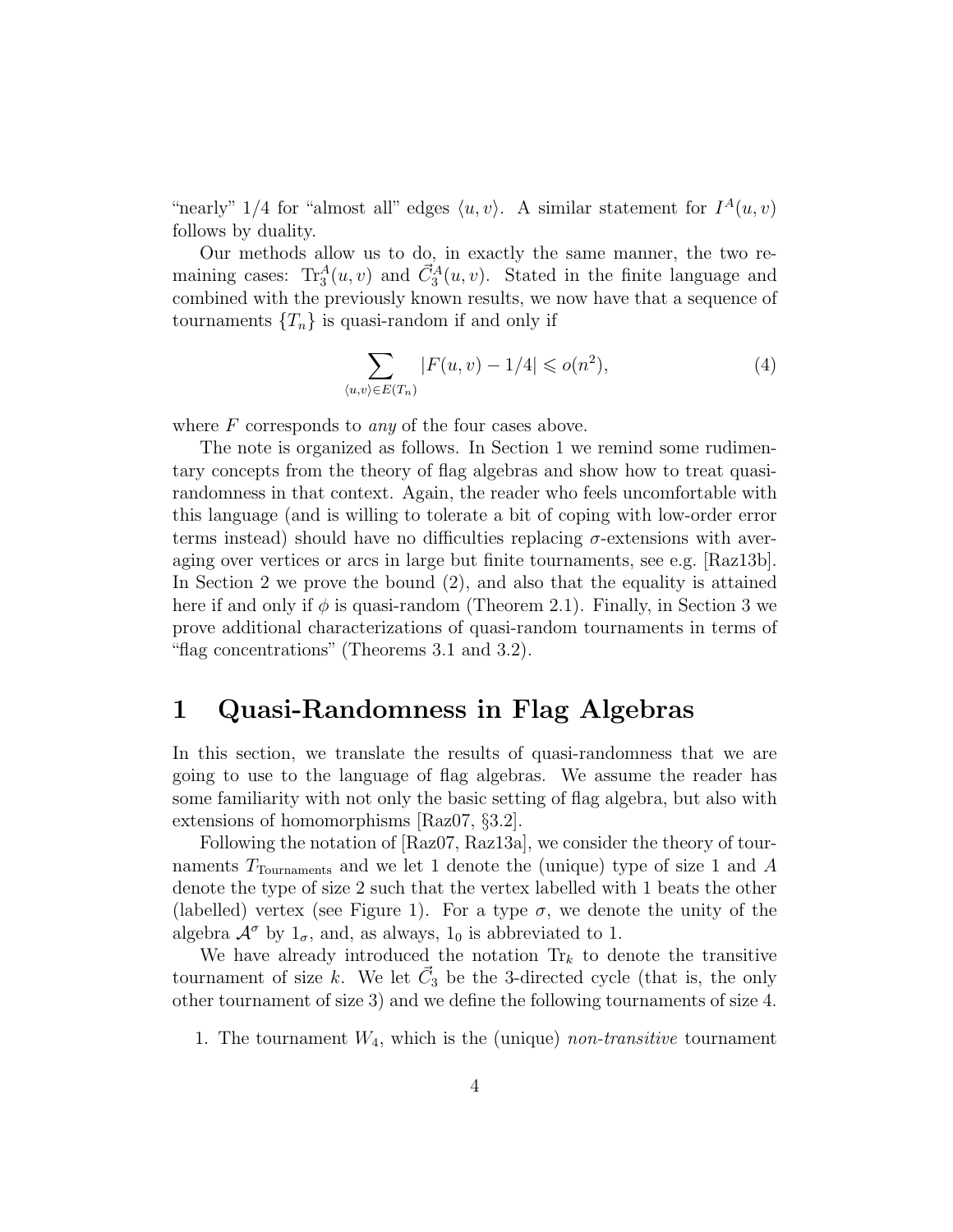<span id="page-4-0"></span>

Figure 1: Types and flags used.

of size 4 that has a vertex with outdegree 3 (that is, there is a "winner" in  $W_4$ );

- 2. The tournament  $L_4$ , which is the (unique) non-transitive tournament of size 4 that has a vertex with indegree 3 (that is, there is a "loser" in  $L_4$ );
- 3. The tournament  $R_4$ , which is the (unique) tournament of size 4 that has outdegree sequence  $(1, 1, 2, 2)$ .

Note that along with  $Tr_4$ , this list covers all tournaments of size 4.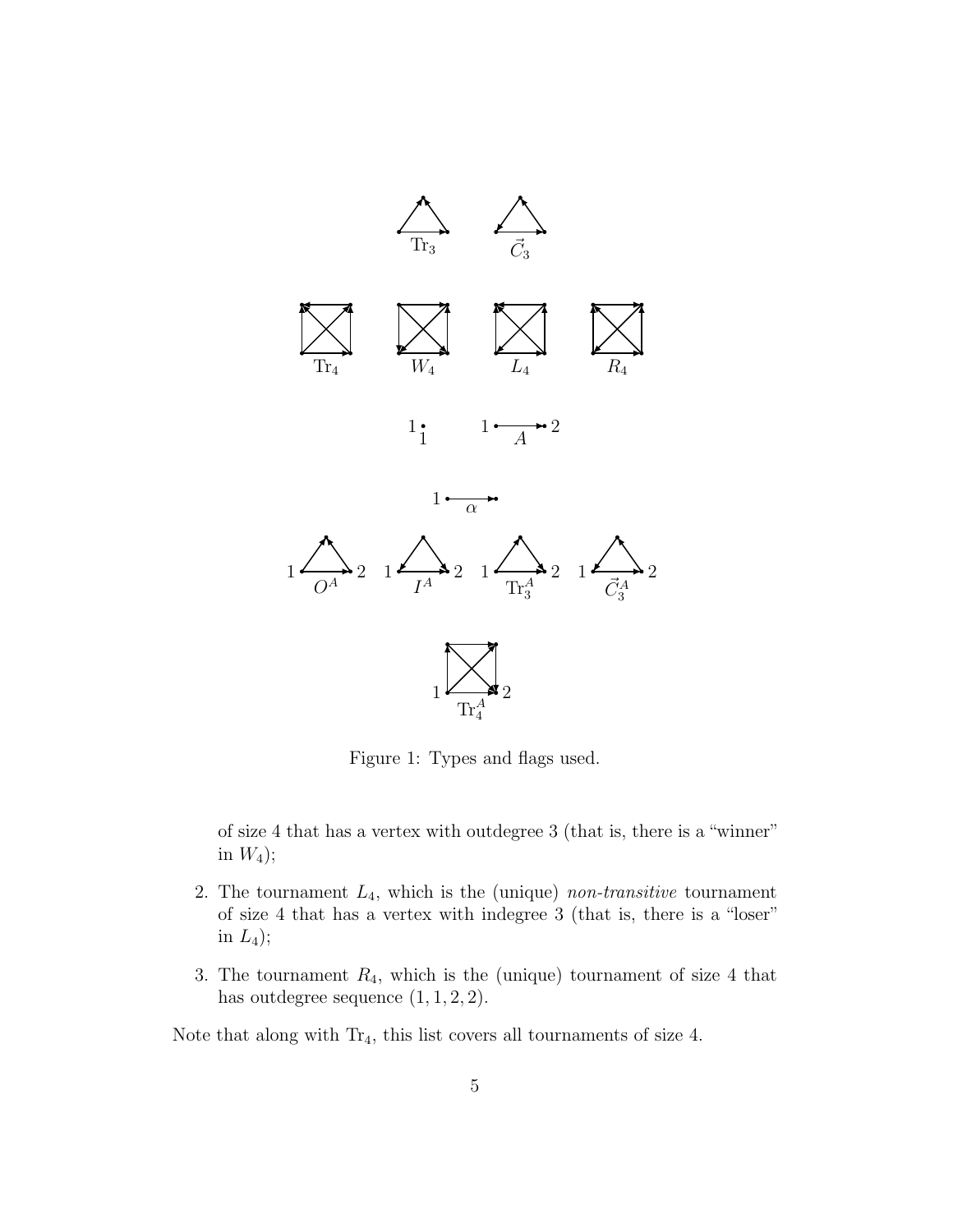We define the 1-flag  $\alpha$  as the (unique) 1-flag of size 2 in which the labelled vertex beats the unlabelled vertex. We also define the following A-flags of size 3.

- 1. The flag  $O^A$ , in which the only unlabelled vertex is beaten by both labelled vertices;
- 2. The flag  $I^A$ , in which the only unlabelled vertex beats both labelled vertices;
- 3. The flag  $\text{Tr}_{3}^{A}$ , which is the only remaining A-flag whose underlying model is  $\text{Tr}_3$ ;
- 4. The flag  $\vec{C}_3^A$ , which is the only A-flag whose underlying model is  $\vec{C}_3$ .

Again, this is the complete list of A-flags of size 3.

We also follow the original notation of flag algebras when using the downward operator  $[\![\cdot]\!]_{\sigma}$  to the 0-algebra or when using  $\sigma$ -extensions of homomor-<br>phisms  $\phi \in \text{Hom}^+(\Lambda^0, \mathbb{R})$  (which are denoted by  $\phi^{\sigma}$ ). We remind that  $\phi^{\sigma}$  can phisms  $\phi \in \text{Hom}^{\pm}(\mathcal{A}^0,\mathbb{R})$  (which are denoted by  $\phi^{\sigma}$ ). We remind that  $\phi^{\sigma}$  can be conveniently viewed [\[Raz07,](#page-11-7) Definition 10] as the unique  $Hom^+(\mathcal{A}^\sigma,\mathbb{R})$ valued random variables satisfying the identities

$$
\mathbf{E}[\boldsymbol{\phi}^{\boldsymbol{\sigma}}(F)] = \frac{\phi([\![F]\!]_{\sigma})}{\phi([\![1_{\sigma}]\!]_{\sigma})} \tag{5}
$$

for every  $F \in \mathcal{F}^{\sigma}$ .

Finally, for a flag  $F_0$  of type  $\sigma$  with  $|\sigma| + 1$  vertices we have the algebra homomorphism  $\pi^{F_0} \colon \mathcal{A}^0 \longrightarrow \mathcal{A}^{\sigma}_{F_0}$ , where  $\mathcal{A}^{\sigma}_{F_0}$  is the localization of the algebra  $\mathcal{A}^{\sigma}$  with respect to the multiplicative system  $\{F_0^{\ell} | \ell \in \mathbb{N}\}\$  [\[Raz07,](#page-11-7) §2.3.2]. Intuitively, it corresponds to taking the sub-model induced by the flag  $F_0$ , and the localization is needed for proper normalization resulting from decreasing the set of vertices. In this note we will only need the operator  $\pi^{O^A}$ .

We will not need these concepts in the more complicated scenario when the smaller type is also non-trivial.

Let us denote the homomorphism of  $\text{Hom}^+(\mathcal{A}^0,\mathbb{R})$  corresponding to the random tournament by  $\phi_{\text{ar}}$ , that is, it is the almost sure limit of the sequence of random tournaments (where each arc orientation is picked independently with probability  $1/2$ ) when the number of vertices goes to infinity.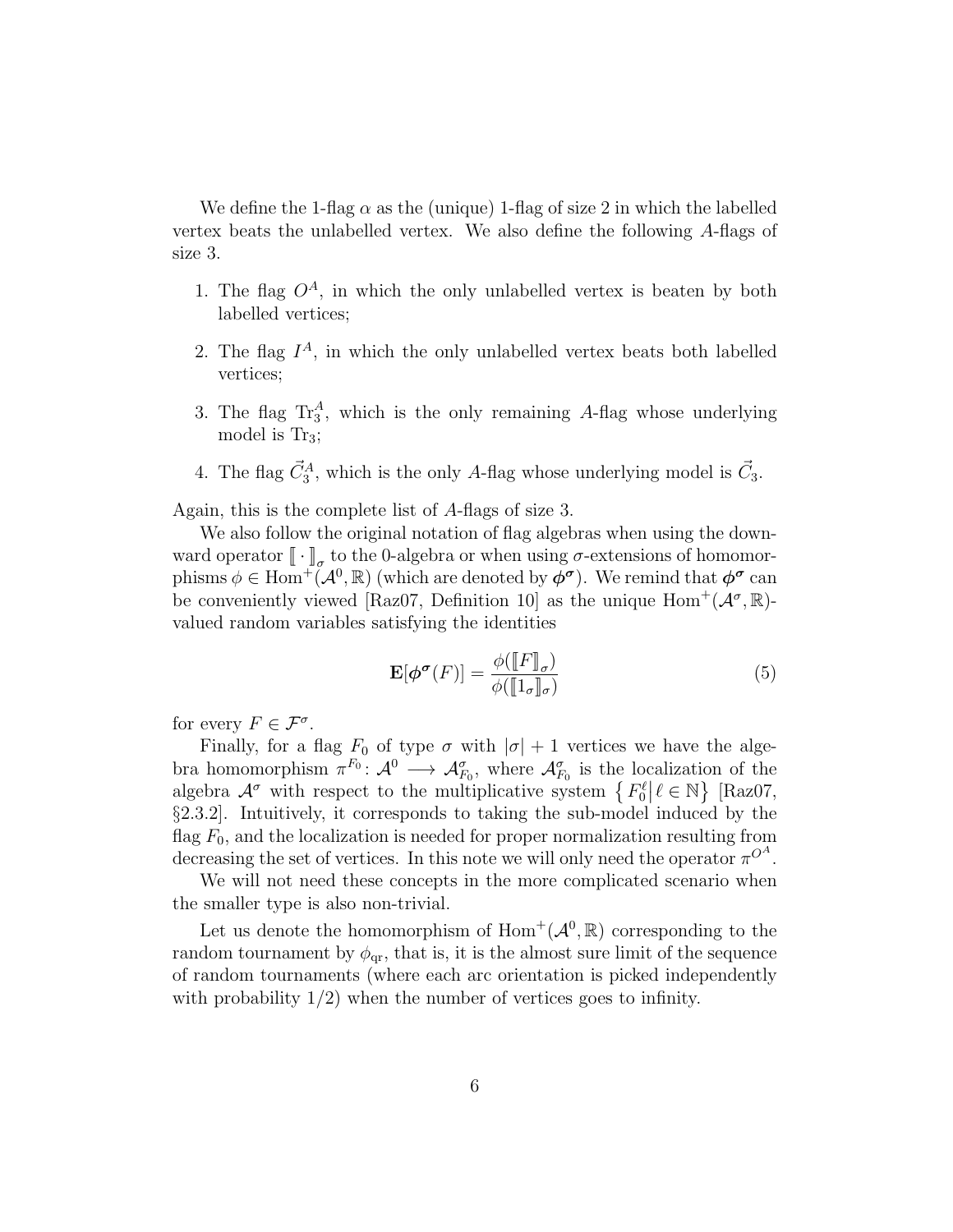Note that for every tournament  $T$ , we have

$$
\phi_{\text{qr}}(T) = \frac{|V(T)|!}{|\text{Aut}(T)| \cdot 2^{\binom{|T|}{2}}}.
$$

In particular, since transitive tournaments possess only trivial automorphisms, we have

$$
\phi_{\text{qr}}(\text{Tr}_k) = \frac{k!}{2^{\binom{k}{2}}},
$$

for every  $k \in \mathbb{N}$ .

As for the quasi-randomness properties (the  $P$  properties of Chung– Graham [\[CG91\]](#page-11-8)), we are interested in the following ones.

- $P_2$ :  $\phi(\text{Tr}_4 + R_4) = 3/4$ ;
- $P_4$ :  $\phi^A(O^A) = 1/4$  a.s.

That is, the above are equivalent to each other, and are equivalent to the fact  $\phi = \phi_{qr}$  (which, in the terminology of [\[CG91\]](#page-11-8), is precisely  $\forall s \in \mathbb{N}, P_1(s)$ ).

The translation of property  $P_2$  follows from simple arithmetics relating homomorphism densities to flag algebra densities, and the translation of  $P_4$ follows from the definition of extensions of homomorphisms.

### <span id="page-6-0"></span>2 The Minimum Density of Transitive Tournaments

We start by defining for every  $k \geq 2$  the 1-flag  $\text{Tr}_{k}^{W}$  as the flag obtained from Tr<sub>k</sub> by labelling its winner (i.e. the unique vertex with outdegree  $k - 1$ ) and the A-flag  $\text{Tr}_k^{W2}$  as the flag obtained from  $\text{Tr}_k$  by labelling its winner with the label 1 and its runner-up (i.e. the unique vertex with outdegree  $k-2$ ) with the label 2. In particular, with this definition we have  $\alpha = \text{Tr}_{2}^{W}$  and  $O^{A} =$  $\text{Tr}_{3}^{W2}.$ 

We further note that  $\alpha^2 = \text{Tr}_3^W$ ,  $[\![\alpha]\!]_1 = \text{Tr}_2/2 = 1/2$  and for every  $k \geq 2$ , we have

$$
\mathrm{Tr}_{k} = k[\![\mathrm{Tr}_{k}^{W}]\!]_{1} = k(k-1)[\![\mathrm{Tr}_{k}^{W2}]\!]_{A};
$$
  

$$
\mathrm{Tr}_{k}^{W2} = \pi^{O^{A}}(\mathrm{Tr}_{k-2}) \cdot (O^{A})^{k-2}.
$$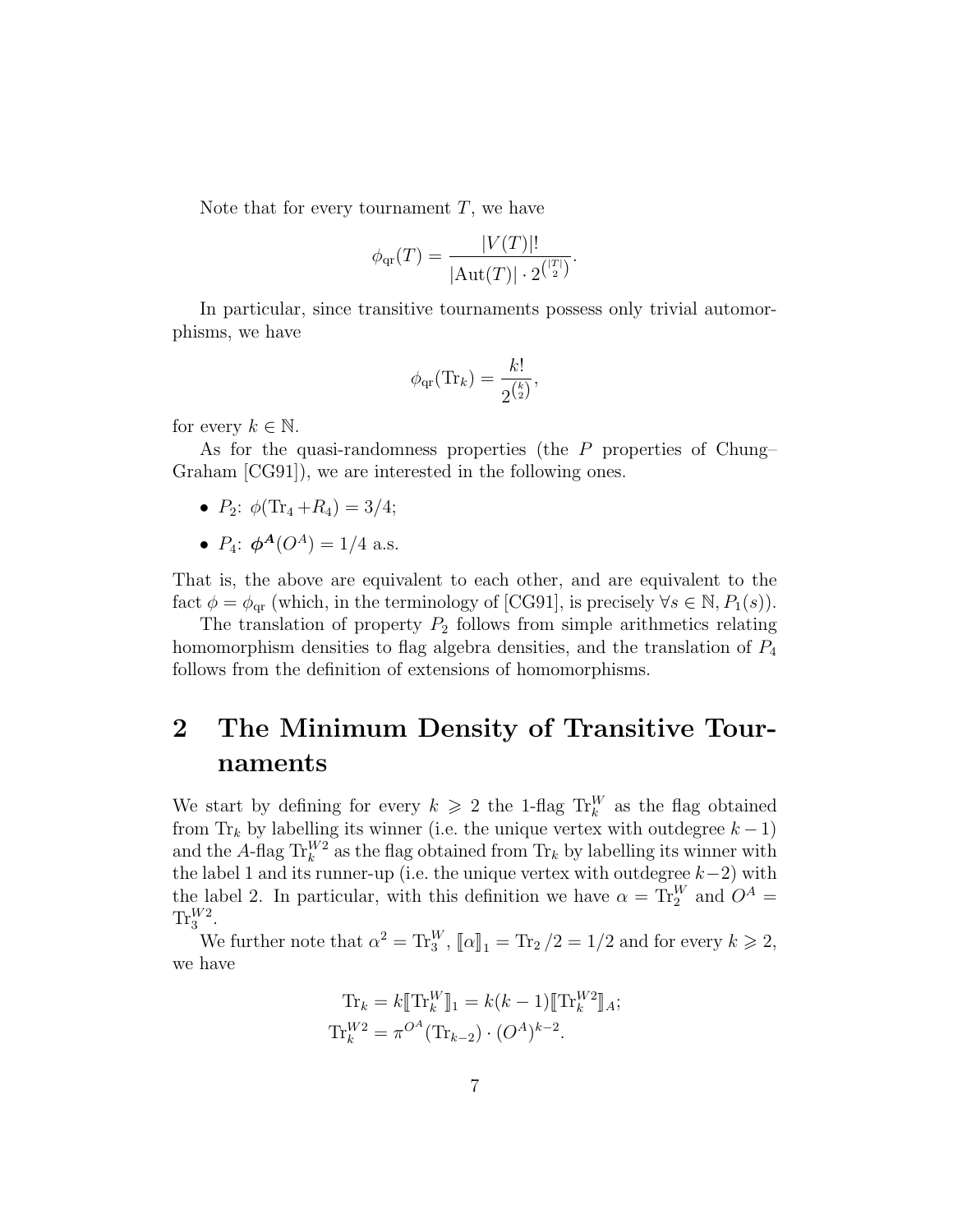We are now ready to prove the main result. We remind the reader that, although the proof is presented for all  $k \in \mathbb{N}$ , the result for  $k \leq 4$  was known before.

<span id="page-7-0"></span>**Theorem 2.1.** In the theory of tournaments, for every  $k \in \mathbb{N}$  and every  $\phi \in$  $Hom^+(\mathcal{A}^0,\mathbb{R})$ , we have

$$
\phi(\mathrm{Tr}_k) \geqslant \frac{k!}{2^{\binom{k}{2}}}.
$$

Furthermore, for any fixed  $k \geq 4$ , the equality holds if and only if  $\phi$  is the quasi-random homomorphism  $\phi_{qr}$ .

*Proof.* For  $k = 0, 1, 2$ , the result is trivial, because as flag algebra elements, we have  $Tr_0 = Tr_1 = Tr_2 = 1$  and the right hand side of the formula evaluates to 1 in these cases.

For  $k = 3$ , note that since  $[\![1_1]\!]_1 = 1$ , we have

$$
\phi(\text{Tr}_3) = 3\phi(\llbracket \alpha^2 \rrbracket_1) = 3\mathbf{E}[\phi^1(\alpha)^2] \ge 3\mathbf{E}[\phi^1(\alpha)]^2 = 3\phi(\llbracket \alpha \rrbracket_1)^2 = \frac{3}{4} = \frac{3!}{2^{\binom{3}{2}}},
$$

Now we proceed by induction. Suppose that  $k \geq 4$  and that the result is valid for  $k - 2$ .

Since  $[\![1_A]\!]_A = 1/2$ , we have

$$
\phi(\text{Tr}_k) = k(k-1)\phi([\pi^{O^A}(\text{Tr}_{k-2}) \cdot (O^A)^{k-2}]]_A)
$$
  
=  $\frac{k(k-1)}{2} \mathbf{E} [\phi^A(\pi^{O^A}(\text{Tr}_{k-2})) \phi^A((O^A)^{k-2})].$ 

Since  $\phi^A(O^A) > 0$  implies that  $\phi^A \circ \pi^{O^A} \in \text{Hom}^+(\mathcal{A}^0, \mathbb{R})$ , by inductive hypothesis we have

$$
\mathbf{E}\Big[\boldsymbol{\phi}^{\mathcal{A}}(\pi^{O^A}(\text{Tr}_{k-2}))\boldsymbol{\phi}^{\mathcal{A}}\left((O^A)^{k-2}\right)\Big] \geqslant \frac{(k-2)!}{2^{\binom{k-2}{2}}}\mathbf{E}\big[\boldsymbol{\phi}^{\mathcal{A}}((O^A)^{k-2})\big].
$$

By Jensen's inequality, we have

<span id="page-7-1"></span>
$$
\mathbf{E}\big[\boldsymbol{\phi}^{\mathcal{A}}(O^{\mathcal{A}})^{k-2}\big] \geqslant \mathbf{E}\big[\boldsymbol{\phi}^{\mathcal{A}}(O^{\mathcal{A}})\big]^{k-2} = (2\phi(\llbracket O^{\mathcal{A}}\rrbracket_{\mathcal{A}}))^{k-2} = \left(\frac{\phi(\text{Tr}_{3})}{3}\right)^{k-2}.
$$
 (6)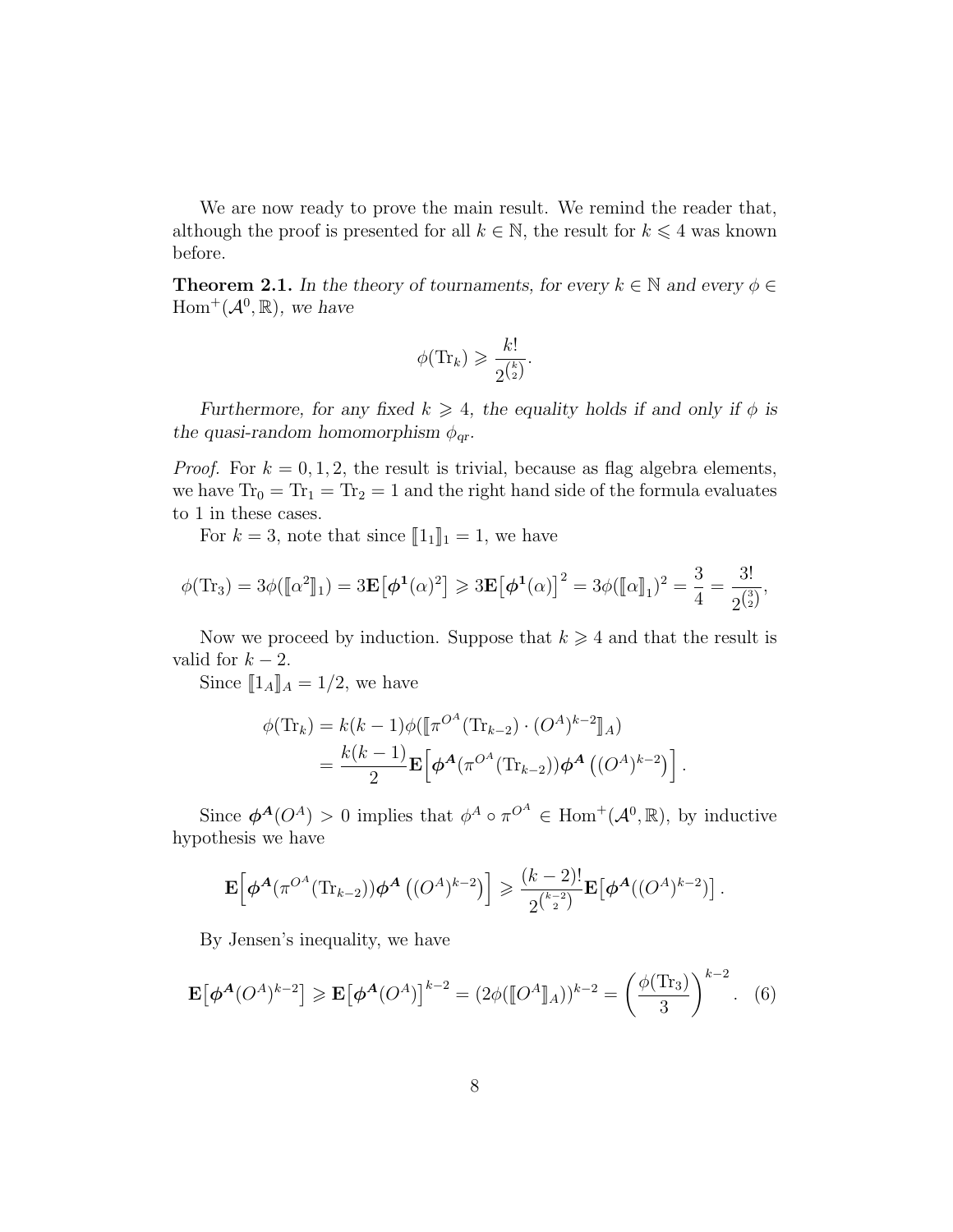Since we already proved the case  $k = 3$ , we have  $\phi(\text{Tr}_3) \geq 3/4$ , so putting things together, we get

<span id="page-8-2"></span>
$$
\phi(\text{Tr}_k) \geqslant \frac{k(k-1)}{2} \cdot \frac{(k-2)!}{2^{\binom{k-2}{2}}} \left(\frac{\phi(\text{Tr}_3)}{3}\right)^{k-2} \geqslant \frac{k!}{2^{\binom{k}{2}}}.\tag{7}
$$

For the "furthermore" part, note that if equality holds for  $\phi$ , then along the proof we have equalities instead of inequalities.

In particular, since Jensen's inequality was used in [\(6\)](#page-7-1) with the function  $x^{k-2}$ , which for  $k \geq 4$  $k \geq 4$  is strictly convex<sup>4</sup> on  $[0, +\infty)$ , we have that  $\phi^{\mathbf{A}}(O^{\mathbf{A}})$ is a.s. a constant, denote it by C. Furthermore, we also have  $\phi(\text{Tr}_3) = 3/4$ as it is used in the chain of inequalities  $(7)$ . This allows us to compute C as follows:

$$
C = \mathbf{E}\big[\boldsymbol{\phi}^{\mathbf{A}}(O^{\mathbf{A}})\big] = 2\phi(\llbracket O^{\mathbf{A}}\rrbracket_{\mathbf{A}}) = \frac{\phi(\text{Tr}_{3})}{3} = \frac{1}{4}.
$$

Therefore  $\phi$  satisfies  $P_4$ , hence  $\phi = \phi_{\text{ar}}$ .

Remark. Note that if we wanted to prove just the inequality statement (i.e. without the "furthermore" part), we could have done the induction with a simpler argument involving  $\pi^{\alpha}(\text{Tr}_{k-1})\alpha^{k-1}$  instead of  $\pi^{O^A}(\text{Tr}_{k-2})\cdot (O^A)^{k-2}$ . Moreover, modulo the following (straightforward) generalization of Cauchy– Schwarz inequality [\[Raz07,](#page-11-7) (22)]:

$$
[[f^k]]_{\sigma} \cdot [[1_{\sigma}]]_{\sigma}^{k-1} \geq [[f]]_{\sigma}^k
$$

we could have also avoided the extension  $\phi^A$  at all and reduced the whole argument to a several-lines calculation.

## <span id="page-8-0"></span>3 New Characterizations with  $A$ -Flags and  $A$ -Extensions

As we already said in the introduction, Chung and Graham presented in [\[CG91\]](#page-11-8) quasi-random characterizations involving the A-flag  $O<sup>A</sup>$ . Reverting all arcs of the tournament, we get the dual characterization involving  $I^A$  (which is stated below for completeness).<sup>[5](#page-8-3)</sup>

<span id="page-8-3"></span><span id="page-8-1"></span><sup>&</sup>lt;sup>4</sup>This is precisely the reason why the second part of Theorem [2.1](#page-7-0) does not hold for  $k = 3$ .

<sup>5</sup>Just reverting the arcs, we actually get a characterization involving flags of the other type of size 2, but then we may use the flag algebra isomorphism that swaps the labels 1 and 2 to arrive at the desired characterization.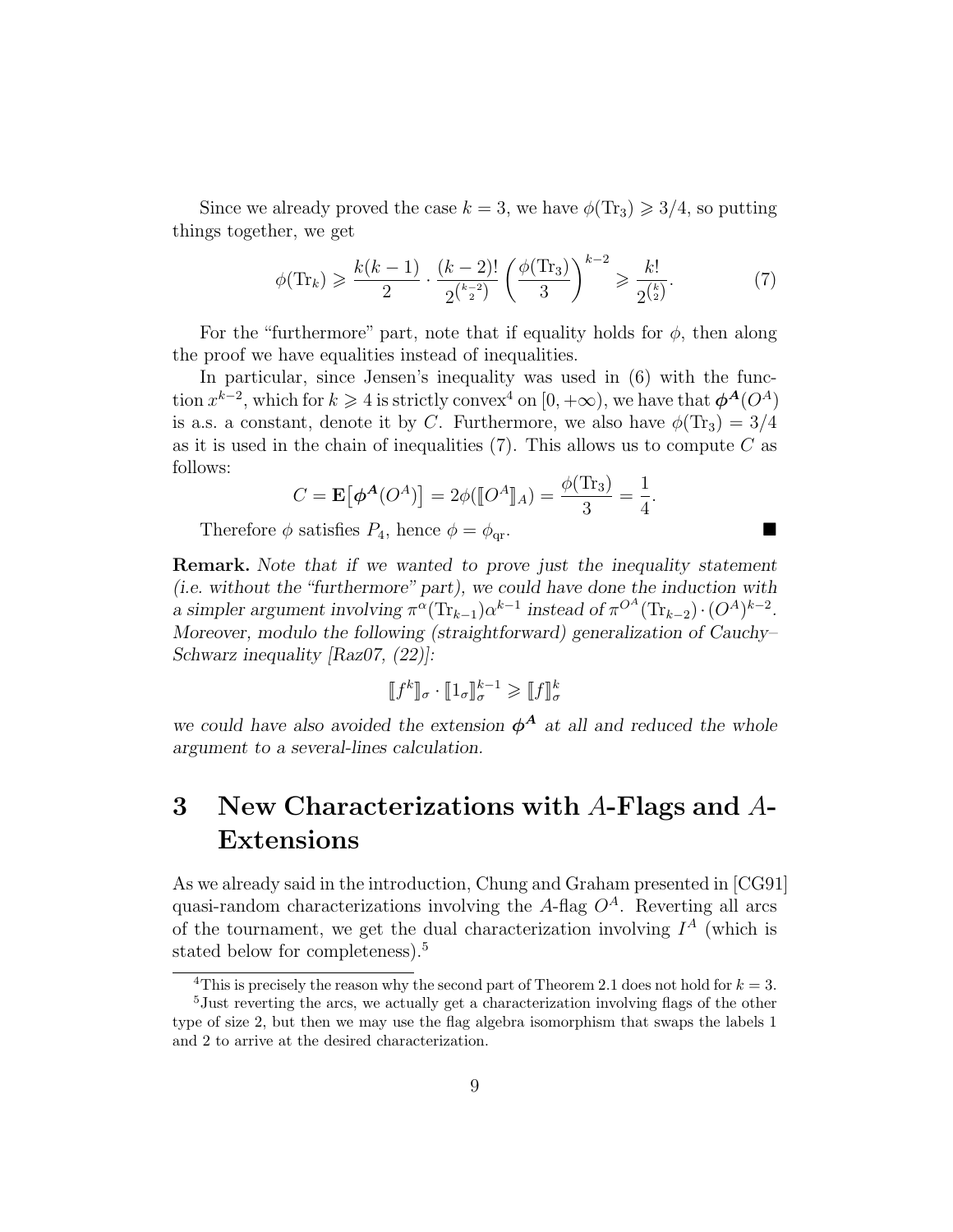•  $P'_4$ :  $\phi^A(I^A) = 1/4$  a.s.

In this section, we prove that the two remaining A-flags  $\text{Tr}^A_3$  and  $\vec{C}_3^A$  of size 3 also characterize quasi-randomness of tournaments. Note, however, that these flags are self-dual, so they must be treated separately.

<span id="page-9-0"></span>**Theorem 3.1.** In the theory of tournaments, for every  $\phi \in \text{Hom}^+(\mathcal{A}^0, \mathbb{R})$ , we have that

$$
\phi^A(\text{Tr}_3^A) = \frac{1}{4} \text{ a.s.}
$$

if and only if  $\phi$  is the quasi-random homomorphism  $\phi_{qr}$ .

Proof. This is similar to the second part of the proof of Theorem [2.1,](#page-7-0) except that now we use the flag  $\text{Tr}_{3}^{A}$  instead of  $O^{A}$ . Let  $\text{Tr}_{4}^{A}$  denote the A-flag obtained from  $Tr_4$  by labelling its winner with label 1 and labelling its loser with label 2 (see Figure [1\)](#page-4-0).

Note that  $(\text{Tr}_3^A)^2 = \text{Tr}_4^A$  and that  $\text{Tr}_4 = 12 \llbracket \text{Tr}_4^A \rrbracket_A$ . Since  $\llbracket 1_A \rrbracket_A = 1/2$ , we have

$$
\phi(\text{Tr}_4) = 12\phi([\text{Tr}_3^A)^2]_A) = 6\mathbf{E}[\phi^A(\text{Tr}_3^A)^2] \ge 6\mathbf{E}[\phi^A(\text{Tr}_3^A)]^2 = 6(2\phi([\text{Tr}_3^A]_A))^2 = \frac{2}{3}\phi(\text{Tr}_3)^2.
$$

By Theorem [2.1,](#page-7-0) we know that  $\phi(\text{Tr}_3) \geq 3/4$ , hence we have

$$
\phi(\mathrm{Tr}_4) \geqslant \frac{3}{8} = \frac{4!}{2^{\binom{4}{2}}}.
$$

But, since  $x^2$  is both strictly convex and strictly increasing on  $[0, +\infty)$ , we have that equality holds if and only if we have almost surely

$$
\boldsymbol{\phi}^{\mathbf{A}}(\mathrm{Tr}_{3}^{\mathbf{A}})=\mathbf{E}\big[\phi^{\mathbf{A}}(\mathrm{Tr}_{3}^{\mathbf{A}})\big]=\frac{\phi(\mathrm{Tr}_{3})}{3}=\frac{1}{4}.
$$

By the "furthermore" part of Theorem [2.1,](#page-7-0) we have

$$
\phi^A(\mathrm{Tr}_3^A) = \frac{1}{4} \text{ a.s.} \Longleftrightarrow \phi(\mathrm{Tr}_4) = \frac{4!}{2^{\binom{4}{2}}} \Longleftrightarrow \phi = \phi_{\mathrm{qr}}.
$$

For the final flag  $\vec{C}_3^A$  the proof cannot be done analogously because the underlying tournament is now  $\vec{C}_3$  instead of Tr<sub>3</sub>. Nevertheless, we are able to obtain the result by other means.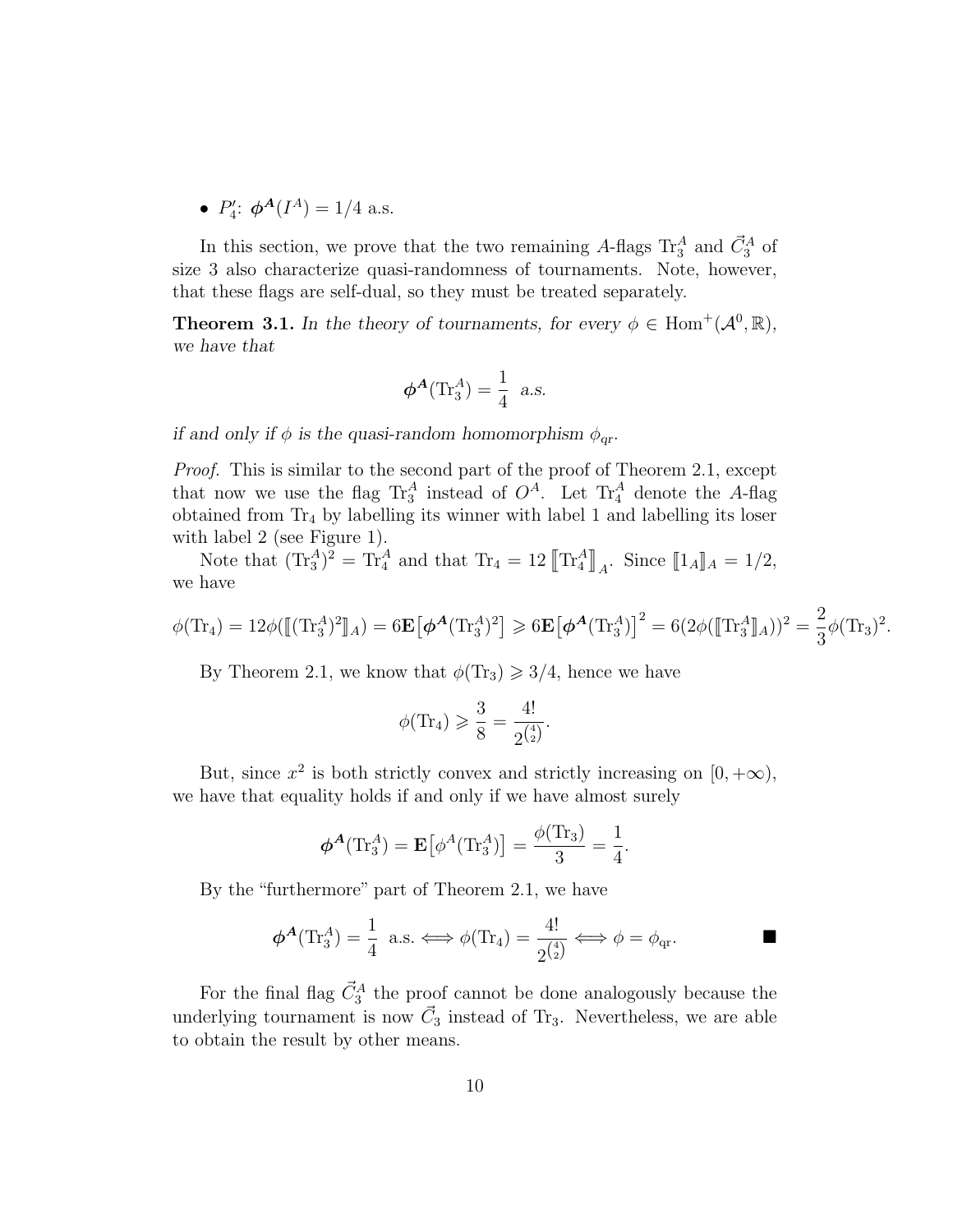<span id="page-10-0"></span>**Theorem 3.2.** In the theory of tournaments, for every  $\phi \in \text{Hom}^+(\mathcal{A}^0, \mathbb{R})$ , we have that

$$
\phi^A(\vec{C}_3^A) = \frac{1}{4} \text{ a.s.}
$$

if and only if  $\phi$  is the quasi-random homomorphism  $\phi_{qr}$ .

Proof. In one direction it is simple. By Chung and Graham's characterizations  $P_4$  and  $P'_4$  (that is, after reverting the arcs) and by Theorem [3.1,](#page-9-0) we have

$$
\phi_{\text{qr}}^{A}(O^{A}) = \phi_{\text{qr}}^{A}(I^{A}) = \phi_{\text{qr}}^{A}(\text{Tr}_{3}^{A}) = \frac{1}{4}
$$
 a.s.

Hence, since  $\vec{C}_3^A = 1_A - O^A - I^A - \text{Tr}_3^A$ , we have

$$
\phi_{\text{qr}}^{\mathbf{A}}(\vec{C}_3^A) = \frac{1}{4} \text{ a.s.}
$$

For the converse, note first that if  $\phi \in \text{Hom}^+(\mathcal{A}^0, \mathbb{R})$  is such that  $\phi^{\mathcal{A}}(\vec{C}_3^A) =$  $1/4$  a.s., then

$$
\phi(\vec{C}_3) = \frac{\phi(\llbracket \vec{C}_3^A \rrbracket_A)}{\phi(\llbracket 1_A \rrbracket_A)} = \mathbf{E}\Big[\boldsymbol{\phi}^{\mathbf{A}}(\vec{C}_3^A)\Big] = \frac{1}{4}.
$$

Now, it is straightforward to check the following flag algebra identities.

$$
R_4 = 12 \left[ \left( \vec{C}_3^A \right)^2 \right]_A; \qquad \qquad \vec{C}_3 = \frac{1}{2} R_4 + \frac{1}{4} W_4 + \frac{1}{4} L_4.
$$

Using the first identity along with  $\phi^A(\vec{C}_3^A) = 1/4$  a.s., we get

$$
\phi(R_4) = 12\phi([\[(\vec{C}_3^A)^2]\]_A) = 6\mathbf{E} \Big[\phi^A(\vec{C}_3^A)^2\Big] = \frac{3}{8}.
$$

Using the second identity, we get

$$
\phi(W_4 + L_4) = 4\phi(\vec{C}_3) - 2\phi(R_4) = \frac{1}{4},
$$

hence  $\phi(\text{Tr}_4 + R_4) = 3/4$  (since  $\text{Tr}_4 + R_4 + W_4 + L_4 = 1$ ), which is property  $P_2$ of Chung–Graham.

Therefore  $\phi = \phi_{\text{qr}}$ .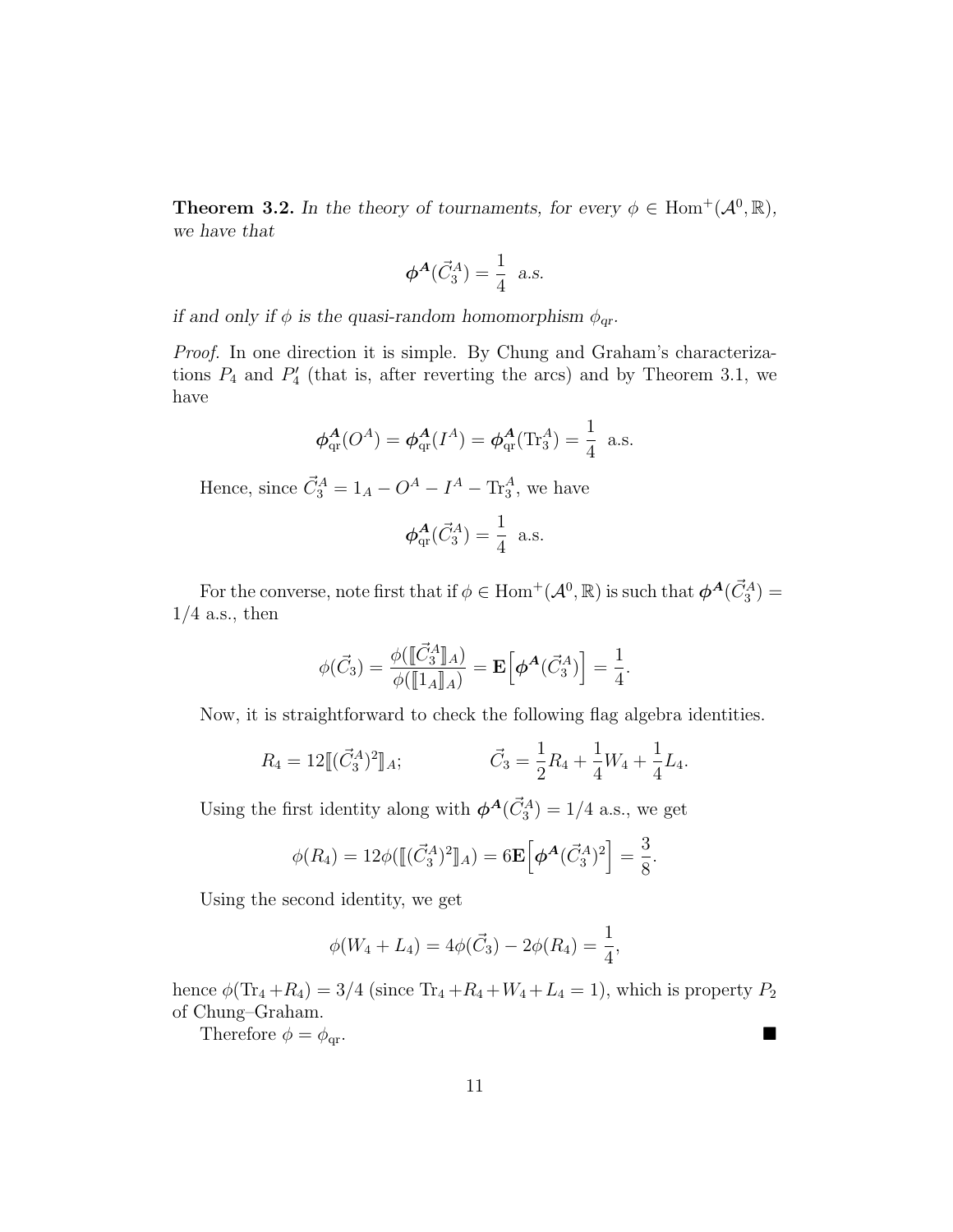#### References

- <span id="page-11-2"></span>[BR80] S. A. Burr and V. Rosta. On the Ramsey multiplicities of graphs—problems and recent results. J. Graph Theory, 4(4):347– 361, 1980.
- <span id="page-11-8"></span>[CG91] F. Chung and R. Graham. Quasi-random tournaments. Journal of Graph Theory, 15(2):173–198, 1991.
- <span id="page-11-5"></span>[CGW89] F. Chung, R. Graham, and R. Wilson. Quasi-random graphs. Combinatorica, 9:345–362, 1989.
- <span id="page-11-3"></span>[CY11] J. Cummings and M. Young. Graphs containing triangles are not 3-common. Journal of Combinatorics, 2:1–14, 2011.
- <span id="page-11-11"></span>[DJ08] P. Diaconis and S. Janson. Graph limits and exchangeable random graphs. Rendiconti di Matematica, Serie VII, 28:33–61, 2008.
- <span id="page-11-1"></span>[Erd62] P. Erd˝os. On the number of complete subgraphs contained in certain graphs. Publ. Math. Inst. Hungar. Acad. Sci, 7:459–464, 1962.
- <span id="page-11-9"></span>[Gri13] S. Griffiths. Quasi-random oriented graphs. Journal of Graph Theory, 74(2):198–209, 2013.
- <span id="page-11-4"></span>[HHK<sup>+</sup>12] H. Hatami, J. Hladky, D. Kral, S. Norin, and A. Razborov. Nonthree-colorable common graphs exist. Combinatorics, Probability and Computing, 21(5):734–742, 2012.
- <span id="page-11-0"></span>[JST96]  $\;$  C. Jagger, P. St'ovíček, and A. Thomason. Multiplicities of subgraphs. Combinatorica, 16(1):123–141, 1996.
- <span id="page-11-6"></span>[KS06] M. Krivelevich and B. Sudakov. Pseudo-random graphs. In More Sets, Graphs and Numbers, Bolyai Society Mathematical Studies 15, pages 199–262. Springer-Verlag, 2006.
- <span id="page-11-10"></span>[KS13] S. Kalyanasundaram and A. Shapira. A note on even cycles and quasirandom tournaments. Journal of Graph Theory, 73(3):260– 266, 2013.
- <span id="page-11-7"></span>[Raz07] A. Razborov. Flag algebras. Journal of Symbolic Logic, 72(4):1239–1282, 2007.